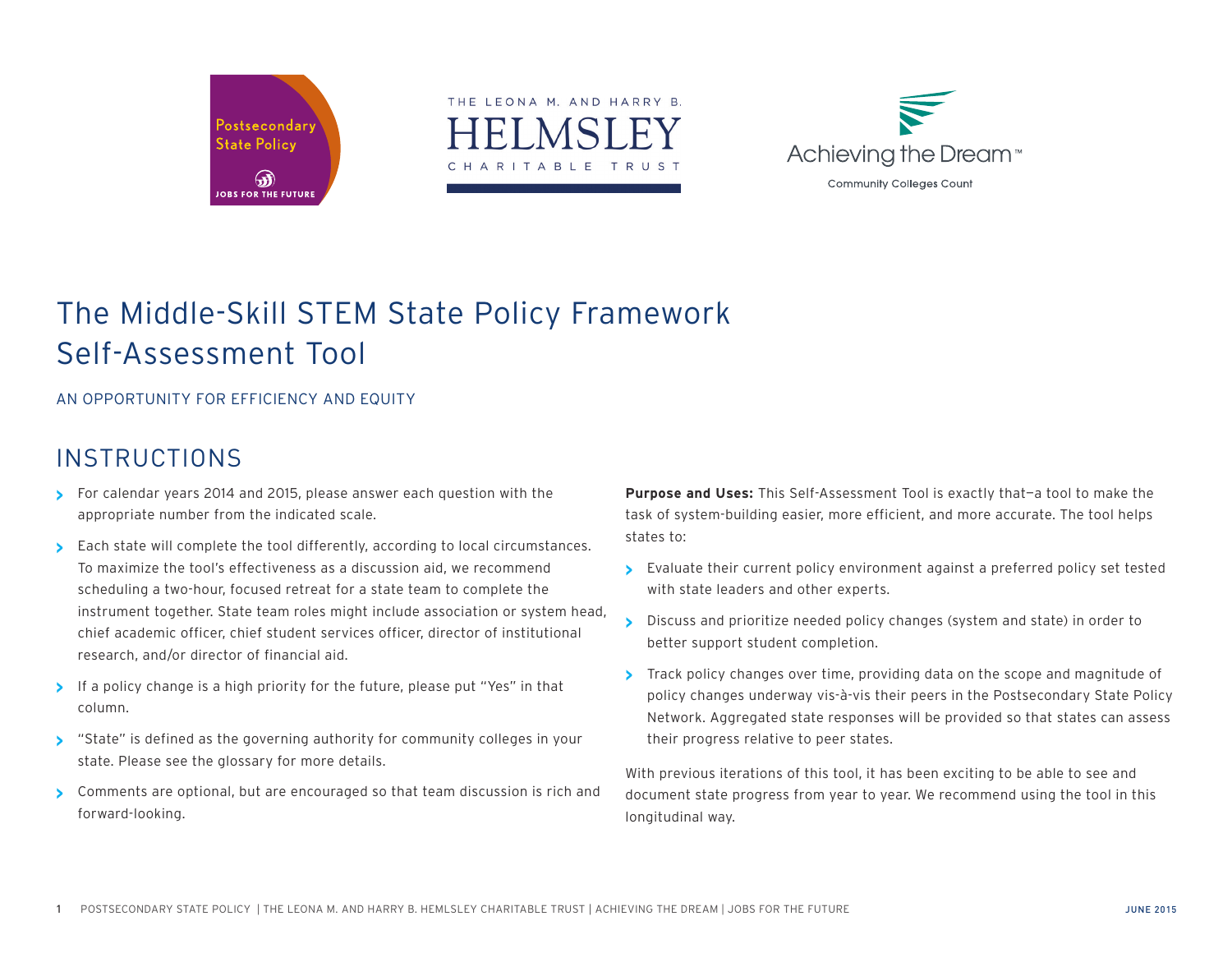# THE MIDDLE-SKILL STEM STATE POLICY FRAMEWORK SELF-ASSESSMENT TOOL

We understand that state policies will not necessarily "require" all, or perhaps any, of the following. Please use the 5-point scale to indicate "the extent to which state policies require" the following actions. A (0) would mean state policy does not require the action at all. A (2) would indicate that state policy perhaps encourages, but does not require the action. A (4) would indicate that state policy fully requires an action.

If state policy encourages or requires an action for all programs (i.e., not necessarily just STEM programs), please consider that a policy that does still impact STEM.

| <b>1. CREATE PATHWAYS TO CAREERS:</b>                                                                                                                         |                                                                                                                                                                                                  |              |                                                                                                                                                                                                                        | 2014           |   |   |              |  | 2015                      |   |   |   | <b>FUTURE</b><br><b>PRIORITY?</b> | <b>COMMENTS</b> |
|---------------------------------------------------------------------------------------------------------------------------------------------------------------|--------------------------------------------------------------------------------------------------------------------------------------------------------------------------------------------------|--------------|------------------------------------------------------------------------------------------------------------------------------------------------------------------------------------------------------------------------|----------------|---|---|--------------|--|---------------------------|---|---|---|-----------------------------------|-----------------|
| <b>ENSURE THAT STEM PROGRAMS MEET EMPLOYER NEEDS</b><br>(e.g., use of labor market information, career advising, work-based<br>learning, employer engagement) |                                                                                                                                                                                                  |              | On a scale of 0 to 4 (where $0 = \text{not at all}$ ,<br>$2 =$ somewhat (e.g., state encourages the action<br>but does not require it), and $4 = \text{fully}$ , to what<br>extent does the state require colleges to: |                |   |   |              |  |                           |   |   |   | (Yes/No)                          | (Optional)      |
| $\mathbf{1}$ .                                                                                                                                                | Develop shorter-term, highly structured STEM programs with clear labor<br>market value?                                                                                                          | n            |                                                                                                                                                                                                                        | $\overline{2}$ | 3 | 4 | n.           |  | $\mathbf{2}^{\mathsf{r}}$ | 3 | 4 | Y | $\mathbb N$                       |                 |
| 2.                                                                                                                                                            | Develop stackable STEM programs in which students can earn certificates<br>and credentials on the way to an Associate degree and beyond?                                                         | 0            |                                                                                                                                                                                                                        | 2 <sup>1</sup> | 3 | 4 | $\mathbf{0}$ |  | $\overline{2}$            | 3 |   | Ÿ | N                                 |                 |
| 3.                                                                                                                                                            | Align programs with the job market through substantial involvement of<br>employers in curriculum planning (i.e., more than employers serving on<br>advisory boards for accreditation purposes)?  |              |                                                                                                                                                                                                                        | $\mathcal{P}$  | 3 | 4 |              |  | $\mathcal{P}$             | 3 |   | Y | $\mathbb N$                       |                 |
| 4.                                                                                                                                                            | Conduct prior learning assessment?                                                                                                                                                               | 0            |                                                                                                                                                                                                                        | $\mathcal{P}$  | 3 | 4 | n.           |  | $\overline{2}$            | 3 |   | Ÿ | $\mathbf N$                       |                 |
| 5.                                                                                                                                                            | Partner with programs at external agencies such as Workforce Investment<br>Boards and One-Stop Centers that deliver advising targeted to adults that is<br>informed by labor market information? | <sup>0</sup> |                                                                                                                                                                                                                        | $\overline{2}$ | 3 | 4 | O.           |  | $\mathcal{P}$             | 3 |   | Ÿ | N                                 |                 |
| 6.                                                                                                                                                            | Use labor market information when advising students intended to help<br>students make good program choices linked to their career and educational<br>goals in STEM?                              | n            |                                                                                                                                                                                                                        | $\overline{2}$ | 3 | A | n.           |  | $\mathcal{P}$             | 3 |   | Y | $\mathbf N$                       |                 |
| 7.                                                                                                                                                            | Offer job placement programs that include counseling and advising on the<br>labor market value of STEM credentials and degrees?                                                                  | n            |                                                                                                                                                                                                                        | $\overline{2}$ | 3 | 4 | $\Omega$     |  | $\overline{2}$            | 3 |   | Ÿ | N                                 |                 |
| 8.                                                                                                                                                            | Directly engage employers in the counseling and placement process?                                                                                                                               | n            |                                                                                                                                                                                                                        |                |   | 4 |              |  |                           | 3 |   | Y | N                                 |                 |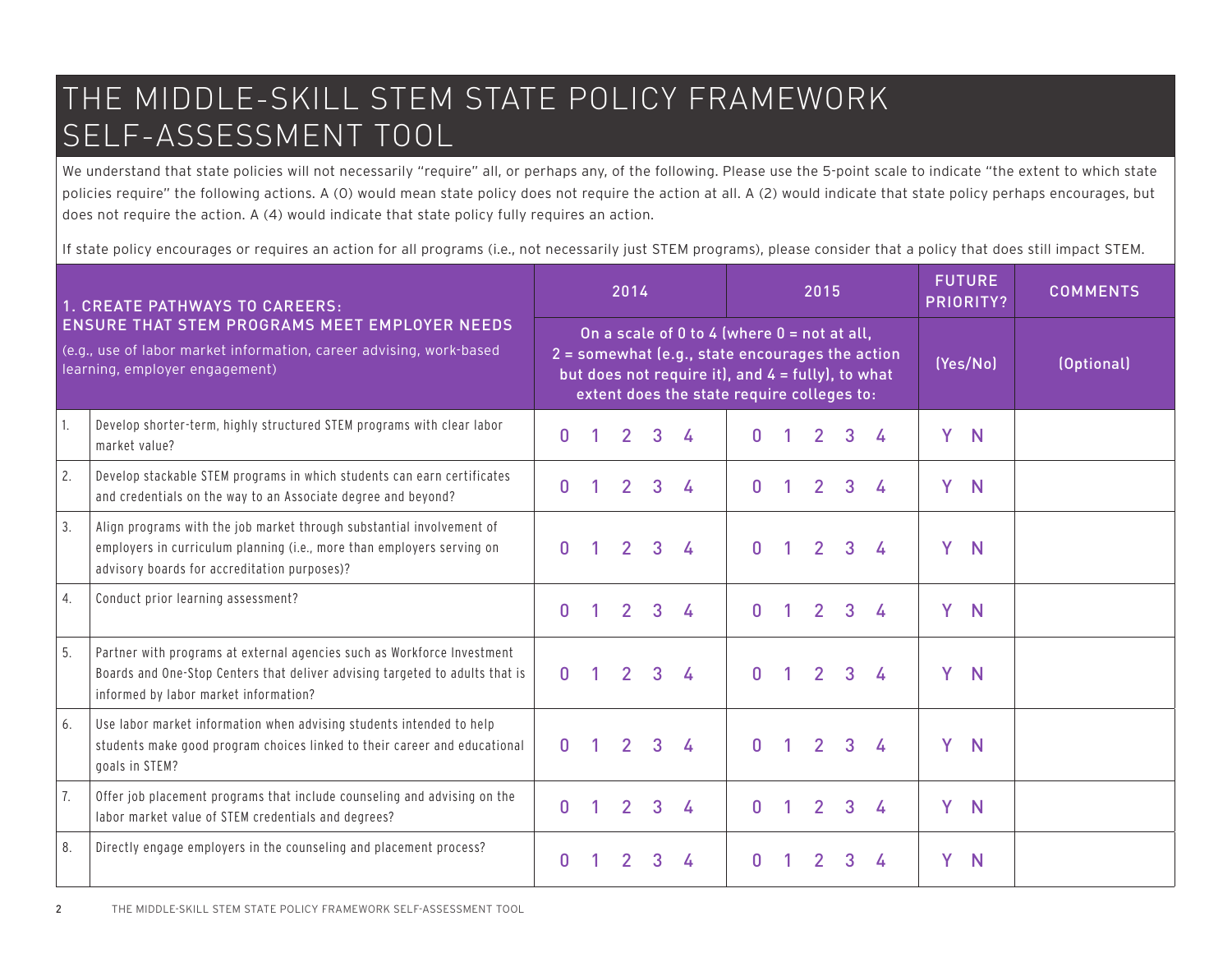| 1. CREATE PATHWAYS TO CAREERS:<br>ENSURE THAT STEM PROGRAMS MEET EMPLOYER NEEDS                                      |                                                                                                                                                                                                                                          |              | 2014<br>2015                                                                                                                                                                                                                     |                |              |                                                                                                                                                                                                                      |              |              |                            |                |                 |   | <b>FUTURE</b><br>PRIORITY? | <b>COMMENTS</b> |
|----------------------------------------------------------------------------------------------------------------------|------------------------------------------------------------------------------------------------------------------------------------------------------------------------------------------------------------------------------------------|--------------|----------------------------------------------------------------------------------------------------------------------------------------------------------------------------------------------------------------------------------|----------------|--------------|----------------------------------------------------------------------------------------------------------------------------------------------------------------------------------------------------------------------|--------------|--------------|----------------------------|----------------|-----------------|---|----------------------------|-----------------|
| (CONTINUED)<br>(e.g., use of labor market information, career advising, work-based<br>learning, employer engagement) |                                                                                                                                                                                                                                          |              |                                                                                                                                                                                                                                  |                |              | On a scale of 0 to 4 (where $0 = \text{not at all}$ ,<br>2 = somewhat (e.g., state encourages the action<br>but does not require it), and $4 = \text{fully}$ , to what<br>extent does the state require colleges to: |              |              |                            |                |                 |   | (Yes/No)                   | (Optional)      |
| 9.                                                                                                                   | Offer work-based learning options that combine credential attainment with<br>work experience in STEM fields of study?                                                                                                                    | 0            | 1                                                                                                                                                                                                                                | 2 <sup>1</sup> | $\mathbf{3}$ | $\overline{A}$                                                                                                                                                                                                       | $\mathbf{0}$ | 1            | $\overline{2}$             | 3              | $\overline{A}$  |   | Y N                        |                 |
| 10.                                                                                                                  | Form regional or sector-based partnerships that bring external partners<br>such as CBOs, K-12, workforce, employers, and community foundations to the<br>table to design strategies for meeting STEM workforce needs?                    | $\mathbf{0}$ | $\mathbf{1}$                                                                                                                                                                                                                     | 2 <sup>1</sup> | $\mathbf{3}$ | 4                                                                                                                                                                                                                    | $\mathbf{0}$ | $\mathbf{1}$ | 2 <sup>1</sup>             | 3              | 4               | Y | $\mathbf N$                |                 |
| 11.                                                                                                                  | Align STEM programs with state economic development strategies?                                                                                                                                                                          | 0            | 1                                                                                                                                                                                                                                | $\overline{2}$ | 3            | 4                                                                                                                                                                                                                    | $\mathbf{0}$ | $\mathbf{1}$ | 2 <sup>1</sup>             | $\mathbf{3}$   | $\overline{A}$  |   | Y N                        |                 |
| 2. OPEN DOORS TO STEM:<br>IMPROVE MATH PREPARATION AND DEVELOPMENTAL                                                 |                                                                                                                                                                                                                                          |              |                                                                                                                                                                                                                                  | 2014           |              |                                                                                                                                                                                                                      |              |              | <b>FUTURE</b><br>PRIORITY? |                | <b>COMMENTS</b> |   |                            |                 |
|                                                                                                                      | <b>EDUCATION TO BOOST STUDENT SUCCESS</b><br>(e.g., accelerated developmental education, differentiated math<br>pathways, professional development)                                                                                      |              | On a scale of 0 to 4 (where $0 = \text{not at all}$ ,<br>2 = somewhat (e.g., state encourages the action<br>(Yes/No)<br>but does not require it), and $4 = \text{fully}$ , to what<br>extent does the state require colleges to: |                |              |                                                                                                                                                                                                                      |              |              |                            |                |                 |   | (Optional)                 |                 |
| 12.                                                                                                                  | Use multiple measures of student performance when placing students into<br>developmental education and/or college-level courses (e.g., high school<br>transcripts and GPA, diagnostics, non-cognitive measures such as study<br>skills)? | n            | 1                                                                                                                                                                                                                                | 2 <sup>1</sup> | $\mathbf{3}$ | $\frac{1}{2}$                                                                                                                                                                                                        | $\mathbf{0}$ | $\mathbf{1}$ | $\overline{2}$             | $\overline{3}$ | 4               | Y | $\mathbb N$                |                 |
| 13.                                                                                                                  | Make preparatory materials available to students in advance of taking<br>placement tests?                                                                                                                                                | 0            |                                                                                                                                                                                                                                  | $\overline{2}$ | 3            | 4                                                                                                                                                                                                                    | $\mathbf{0}$ | 1            | $\overline{2}$             | 3              | 4               | Y | N                          |                 |
| 14.                                                                                                                  | Offer accelerated developmental education options (e.g., corequisite,<br>modularization, compression)?                                                                                                                                   | 0            |                                                                                                                                                                                                                                  | $\overline{2}$ | 3            | 4                                                                                                                                                                                                                    | $\mathbf{0}$ | 1            | $\overline{2}$             | 3              | 4               | Y | $\mathbf N$                |                 |
| 15.                                                                                                                  | Offer differentiated math pathways aligned with program content (e.g.,<br>statistics pathways, pathways for students in STEM programs that require<br>an algebra-based pathway)?                                                         | <sub>0</sub> | 1                                                                                                                                                                                                                                | 2 <sup>1</sup> | 3            | 4                                                                                                                                                                                                                    | 0            | $\mathbf{1}$ | $\overline{2}$             | 3              | 4               | Y | $\mathbf N$                |                 |
| 16.                                                                                                                  | Allow students to take college-level courses at the same time that they take<br>developmental education courses?                                                                                                                         | Ŋ            |                                                                                                                                                                                                                                  | $\overline{2}$ | 3            | $\overline{A}$                                                                                                                                                                                                       | O.           | 1.           | $\overline{2}$             | 3              | 4               | Y | $\mathsf{N}$               |                 |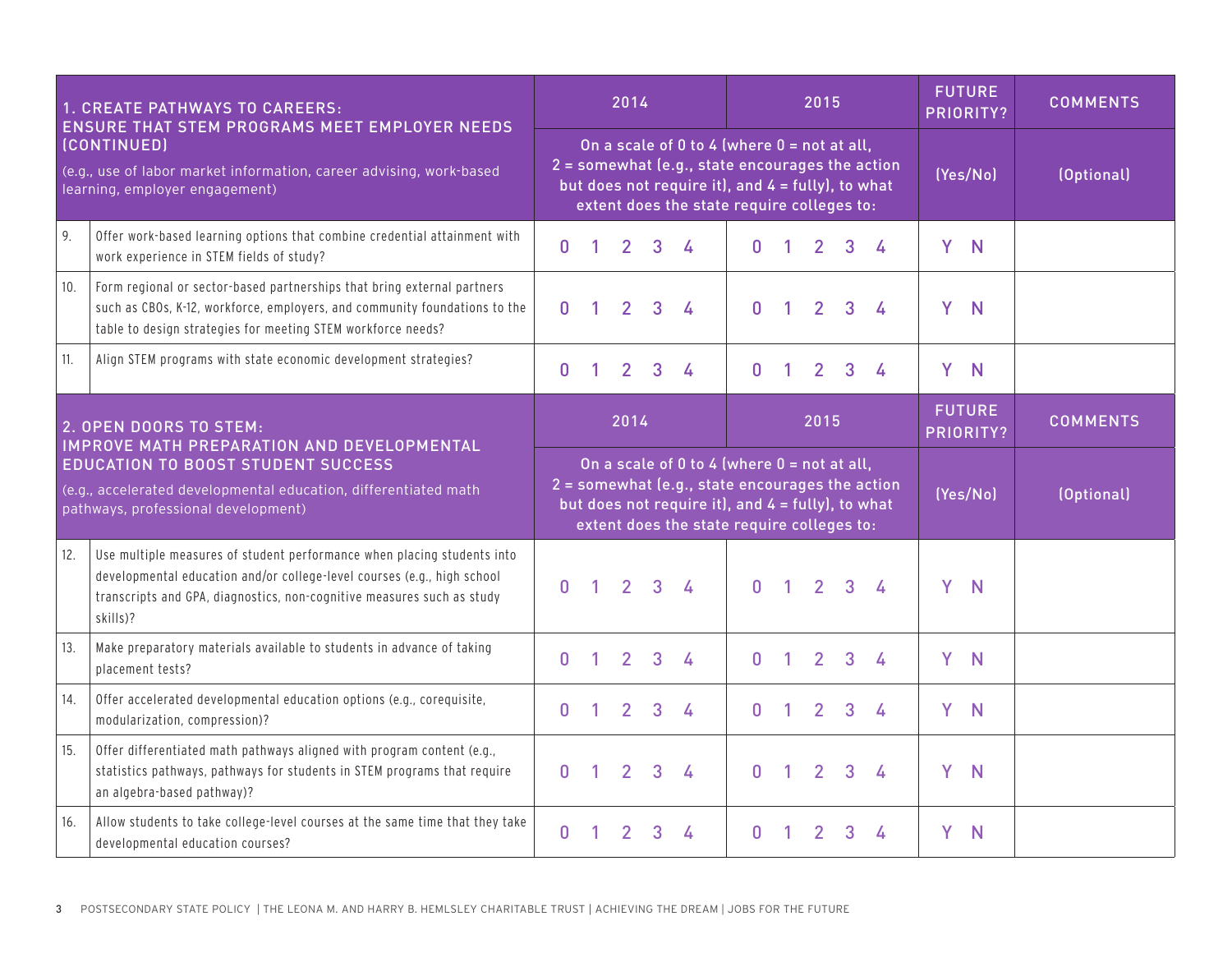| 2. OPEN DOORS TO STEM:<br>IMPROVE MATH PREPARATION AND DEVELOPMENTAL                                                                                            |                                                                                                                                                                                                                |              |  | 2014           |   |                                                                                                                                                                                                            |              |                                                                                                                                                                                                              | 2015           |   |          |   | <b>FUTURE</b><br>PRIORITY? | <b>COMMENTS</b> |
|-----------------------------------------------------------------------------------------------------------------------------------------------------------------|----------------------------------------------------------------------------------------------------------------------------------------------------------------------------------------------------------------|--------------|--|----------------|---|------------------------------------------------------------------------------------------------------------------------------------------------------------------------------------------------------------|--------------|--------------------------------------------------------------------------------------------------------------------------------------------------------------------------------------------------------------|----------------|---|----------|---|----------------------------|-----------------|
| <b>EDUCATION TO BOOST STUDENT SUCCESS (CONTINUED)</b><br>(e.g., accelerated developmental education, differentiated math<br>pathways, professional development) |                                                                                                                                                                                                                |              |  |                |   | On a scale of 0 to 4 (where 0 = not at all,<br>2 = somewhat (e.g., state encourages the action<br>but does not require it), and $4 = \text{fully}$ , to what<br>extent does the state require colleges to: |              |                                                                                                                                                                                                              |                |   |          |   | (Yes/No)                   | (Optional)      |
| 17.                                                                                                                                                             | Participate in partnerships with K-12 schools/districts to improve college<br>readiness?                                                                                                                       | $\bf{0}$     |  | $\overline{2}$ | 3 | 4                                                                                                                                                                                                          | $\mathbf{0}$ |                                                                                                                                                                                                              | $\overline{2}$ | 3 | 4        | Y | N                          |                 |
| 18.                                                                                                                                                             | Align Adult Basic Education exit standards with college entrance standards?                                                                                                                                    | $\bf{0}$     |  | $\overline{2}$ | 3 | 4                                                                                                                                                                                                          | $\mathbf{0}$ |                                                                                                                                                                                                              | $\overline{2}$ | 3 | 4        | Y | $\mathbb N$                |                 |
| 19.                                                                                                                                                             | Offer professional development activities that help STEM faculty improve<br>teaching and learning?                                                                                                             | $\mathbf{0}$ |  | $\overline{2}$ | 3 | 4                                                                                                                                                                                                          | $\mathbf{0}$ |                                                                                                                                                                                                              | 2              | 3 | 4        | Y | N                          |                 |
| 3. FOCUS ON STUDENT COMPLETION:                                                                                                                                 |                                                                                                                                                                                                                |              |  | 2014           |   |                                                                                                                                                                                                            |              |                                                                                                                                                                                                              | 2015           |   |          |   | <b>FUTURE</b><br>PRIORITY? | <b>COMMENTS</b> |
| CREATE NEW MODELS THAT LEAD TO DEGREE ATTAINMENT<br>(e.g., structured pathways, career clusters, dual enrollment, transfer<br>pathways)                         |                                                                                                                                                                                                                |              |  |                |   |                                                                                                                                                                                                            |              | On a scale of 0 to 4 (where $0 = not$ at all,<br>2 = somewhat (e.g., state encourages the action<br>but does not require it), and $4 = \text{fully}$ , to what<br>extent does the state require colleges to: |                |   |          |   | (Yes/No)                   | (Optional)      |
| 20.                                                                                                                                                             | Partner with K-12 to offer dual enrollment and/or early college opportunities<br>that encourage students to accumulate credits in STEM programming?                                                            | $\mathbf{0}$ |  | $\overline{2}$ | 3 | 4                                                                                                                                                                                                          | $\mathbf{0}$ | -1                                                                                                                                                                                                           | $\overline{2}$ | 3 | $\Delta$ | Y | N                          |                 |
| 21.                                                                                                                                                             | Create structured programs of study in STEM (e.g, clearly articulated<br>academic requirements and suggested course-taking patterns for programs<br>of study)?                                                 | $\mathbf{0}$ |  | $\overline{2}$ | 3 | 4                                                                                                                                                                                                          | $\mathbf{0}$ | $\mathbf{1}$                                                                                                                                                                                                 | $\overline{2}$ | 3 | 4        | Y | N                          |                 |
| 22.                                                                                                                                                             | Create career clusters/meta-majors/program areas (e.g., allied health, IT)<br>that students enter early in their academic careers and are designed to<br>introduce them to more specific majors over time?     | n            |  | $\overline{2}$ | 3 | 4                                                                                                                                                                                                          | $\mathbf{0}$ | 1.                                                                                                                                                                                                           | $\overline{2}$ | 3 | 4        | Y | N                          |                 |
| 23.                                                                                                                                                             | Provide frequent and regular advising that includes educational planning<br>that helps students map out their pathway, register for courses that count<br>toward their major, and stay on track to completion? | $\mathbf{0}$ |  | 2 <sup>1</sup> | 3 | 4                                                                                                                                                                                                          | $\mathbf{0}$ | $\mathbf{1}$                                                                                                                                                                                                 | $\overline{2}$ | 3 | 4        | Y | N                          |                 |
| 24.                                                                                                                                                             | Clearly articulate transfer pathways in individual STEM program areas that<br>include general education and program area requirements?                                                                         | n            |  | $\mathbf{2}$   | 3 | 4                                                                                                                                                                                                          | $\mathbf{0}$ |                                                                                                                                                                                                              | $\overline{2}$ | 3 | 4        | Y | N                          |                 |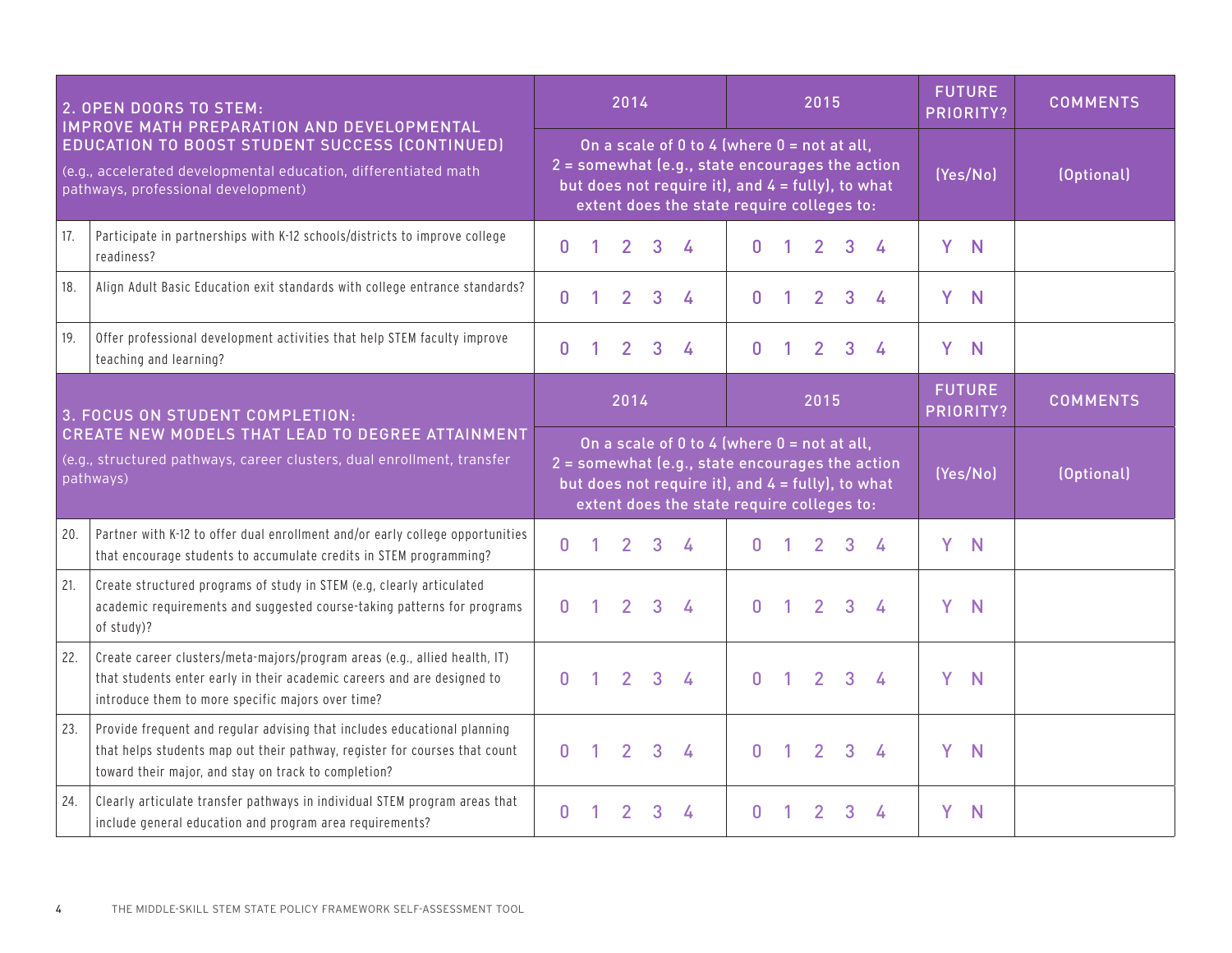| 4. MAKE INFORMED DECISIONS:<br><b>IMPROVE DATA COLLECTION AND USE TO ENHANCE</b><br>TRANSPARENCY, ACCOUNTABILITY, EFFECTIVENESS AND<br><b>EQUITY</b><br>(e.g., public goals, data transparency, disaggregated data with<br>equity lens) |                                                                                                                                                                                                                                        |              | 2014           |                |                                                                                                                      |              |                | 2015           |              |   | <b>FUTURE</b><br>PRIORITY? |          | <b>COMMENTS</b> |
|-----------------------------------------------------------------------------------------------------------------------------------------------------------------------------------------------------------------------------------------|----------------------------------------------------------------------------------------------------------------------------------------------------------------------------------------------------------------------------------------|--------------|----------------|----------------|----------------------------------------------------------------------------------------------------------------------|--------------|----------------|----------------|--------------|---|----------------------------|----------|-----------------|
|                                                                                                                                                                                                                                         |                                                                                                                                                                                                                                        |              |                |                | On a scale of 0 to 4 (where $0 = not$ at all,<br>$2 =$ somewhat, and $4 =$ fully), to what extent<br>does the state: |              |                |                |              |   |                            | (Yes/No) | (Optional)      |
| 25.                                                                                                                                                                                                                                     | Set clear targets and goals for increasing community college credentials in<br>STEM fields?                                                                                                                                            | $\mathbf{0}$ | $\overline{2}$ | 3              | 4                                                                                                                    | $\mathbf{0}$ |                | 2 <sup>1</sup> | 3            | 4 | Y                          | N        |                 |
| 26.                                                                                                                                                                                                                                     | Convene a STEM advisory committee or taskforce focused on improving<br>student success in STEM fields?                                                                                                                                 | 0            | 2              | 3              | 4                                                                                                                    | $\mathbf{0}$ |                | $\mathcal{P}$  | 3            |   | Y                          | N        |                 |
| 27.                                                                                                                                                                                                                                     | Maintain a community college data system that tracks student outcomes by<br>declared program or major, allowing for comparable data by STEM program<br>or major?                                                                       | O.           | $\overline{2}$ | 3              | $\frac{1}{2}$                                                                                                        | $\mathbf{0}$ |                | $\overline{2}$ | 3            | 4 | Y                          | N        |                 |
| 28.                                                                                                                                                                                                                                     | Maintain a community college data system that disaggregates student<br>outcomes by subgroups and report on them at least annually (examples<br>of subgroups include gender, race, income, developmental education<br>placement, etc.)? | $\mathbf{0}$ | 2 <sup>1</sup> | $\overline{3}$ | $\frac{1}{2}$                                                                                                        | $\mathbf{0}$ | $\overline{1}$ | 2 <sup>1</sup> | 3            | 4 | Y                          | N        |                 |
| 29.                                                                                                                                                                                                                                     | Support college access to both traditional and real-time labor market<br>information?                                                                                                                                                  | $\mathbf{0}$ | 2 <sup>1</sup> | $\overline{3}$ | 4                                                                                                                    | $\mathbf{0}$ | 1.             | 2 <sup>1</sup> | $\mathbf{3}$ | 4 | Y                          | N        |                 |
| 30.                                                                                                                                                                                                                                     | Seek out ways to support community colleges with limited institutional<br>research capacity?                                                                                                                                           | 0            | $\overline{2}$ | 3              | 4                                                                                                                    | $\mathbf{0}$ |                | $\overline{2}$ | 3            | 4 | Y                          | N        |                 |
| 31.                                                                                                                                                                                                                                     | Maintain a community college data system that links to at least 3 of<br>the following data systems: K-12, 4-year colleges and universities, adult<br>education, workforce, employment and earnings, and/or social services?            | 0            | $\overline{2}$ | 3              | $\frac{1}{2}$                                                                                                        | $\mathbf{0}$ |                | $\overline{2}$ | 3            | 4 | Y                          | N        |                 |
|                                                                                                                                                                                                                                         | Please identify which systems are linked to the community college data system:                                                                                                                                                         |              |                |                |                                                                                                                      |              |                |                |              |   |                            |          |                 |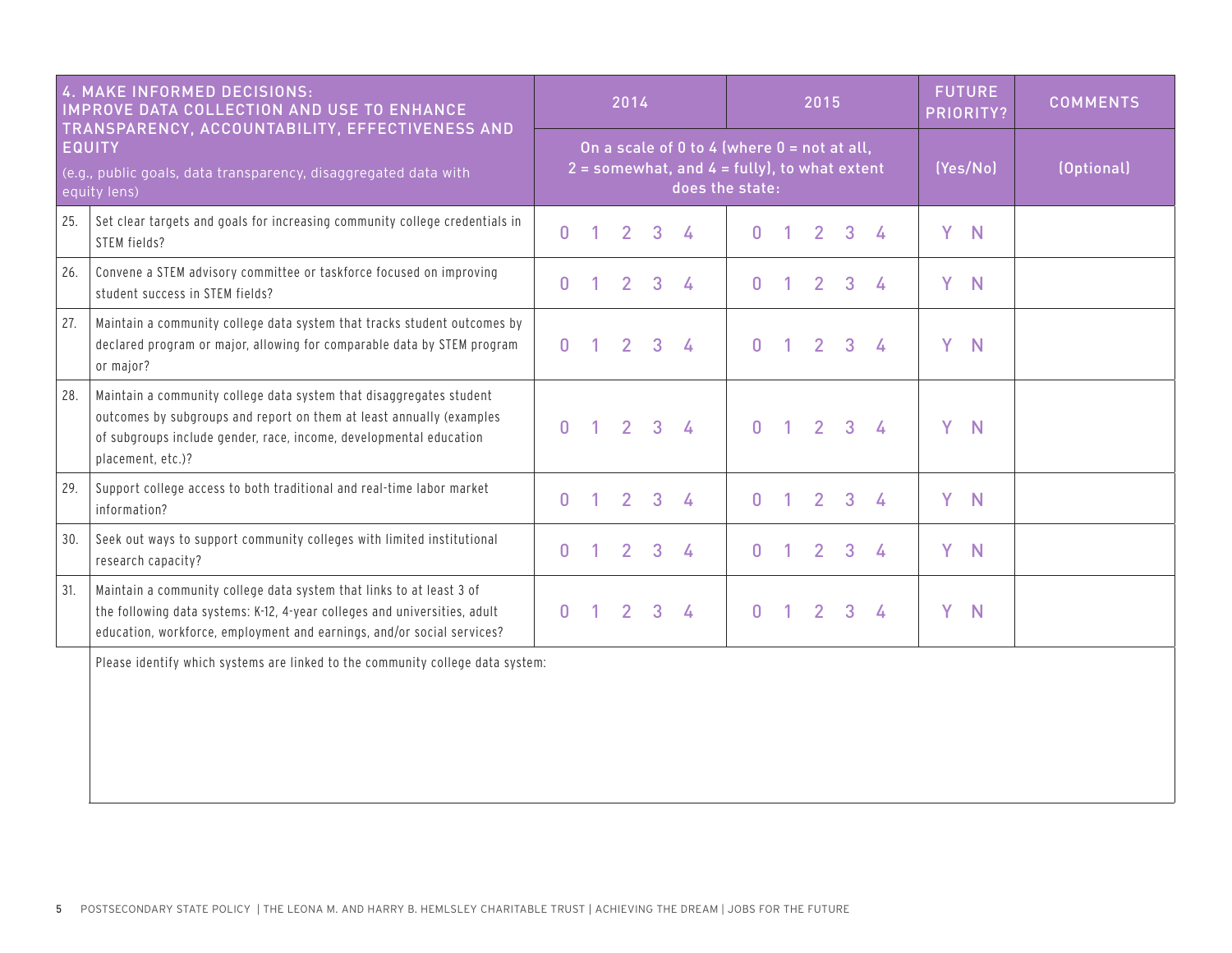| 5. PROVIDE INCENTIVES FOR SUCCESS TO BOTH STUDENTS<br>AND COMMUNITY COLLEGES:<br><b>ENCOURAGE INNOVATION AND REWARD BETTER</b>                               |                                                                                                                                                                                                     |    |  | 2014           |                |                                                                                                                      |          | 2015           |                     |   | <b>FUTURE</b><br>PRIORITY? | <b>COMMENTS</b> |
|--------------------------------------------------------------------------------------------------------------------------------------------------------------|-----------------------------------------------------------------------------------------------------------------------------------------------------------------------------------------------------|----|--|----------------|----------------|----------------------------------------------------------------------------------------------------------------------|----------|----------------|---------------------|---|----------------------------|-----------------|
| OUTCOMES FOR STEM STUDENTS AND THE STEM<br><b>WORKFORCE</b><br>(e.g., weighting for STEM credentials, innovation funds, STEM<br>scholarships and tax breaks) |                                                                                                                                                                                                     |    |  |                |                | On a scale of 0 to 4 (where $0 = not$ at all,<br>$2 =$ somewhat, and $4 =$ fully), to what extent<br>does the state: |          |                |                     |   | (Yes/No)                   | (Optional)      |
| 32.                                                                                                                                                          | Have an outcomes-based funding system that specifically rewards colleges<br>for student completion of STEM credentials?                                                                             | n  |  | $\overline{2}$ | $\mathbf{3}$   | $\Delta$                                                                                                             | $\Omega$ | $\overline{2}$ | $\mathbf{3}$        |   | $\mathbb N$                |                 |
| 33.                                                                                                                                                          | Have an outcomes-based funding system that specifically rewards colleges<br>for positive outcomes in STEM fields for low-income, underrepresented,<br>underprepared, and first-generation students? | n  |  | $2^{\circ}$    | 3 <sup>1</sup> | $\mathbf{r}$                                                                                                         | $\Omega$ |                | $1 \quad 2 \quad 3$ | Y | <sup>N</sup>               |                 |
| 34.                                                                                                                                                          | Provide competitive or incentive funding to encourage colleges to be<br>innovative and test new strategies to improve student outcomes in STEM?                                                     |    |  | 2.             | 3              | $\mathbf{r}$                                                                                                         | $\Omega$ | $\overline{2}$ | $\mathbf{3}$        | Y | N                          |                 |
| 35.                                                                                                                                                          | Offer special financial aid options or scholarships for STEM students in<br>community colleges?                                                                                                     | n. |  | $\mathcal{P}$  | 3 <sup>1</sup> | $\Delta$                                                                                                             | $\cap$   | $\overline{2}$ | $\mathbf{3}$        |   | N                          |                 |
| 36.                                                                                                                                                          | Offer tax breaks designed to incent community college STEM graduates to<br>stay and work in-state?                                                                                                  | n  |  |                | 3              |                                                                                                                      |          |                | 3.                  | v | N                          |                 |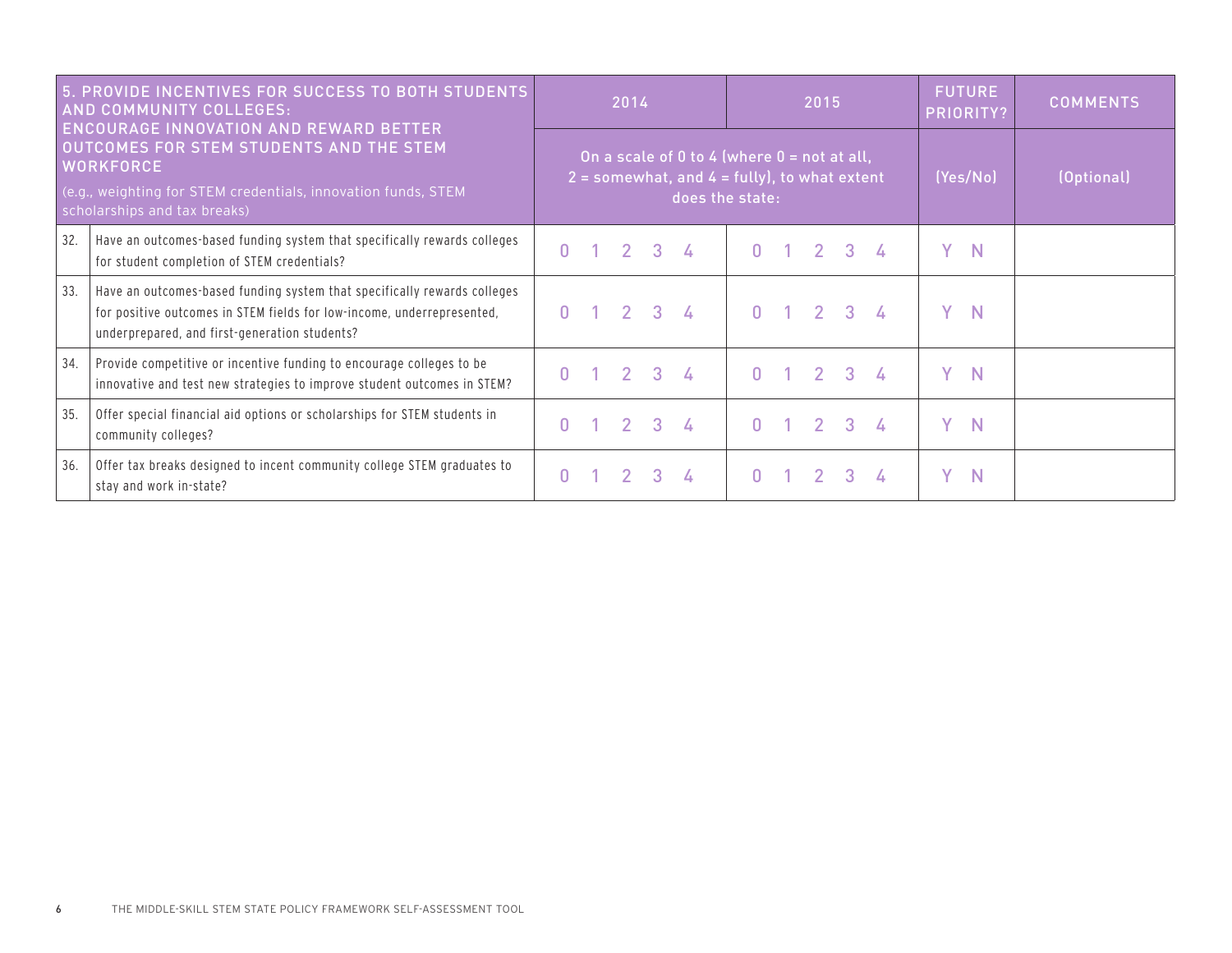### GLOSSARY OF TERMS

#### STRUCTURED PATHWAYS

A term suggesting that a college is seeking to increase student success by implementing multiple, integrated initiatives that typically ensure students receive supports such as: adequate advising and guidance, retention and student support services, clear and visible academic requirements, recommended course sequences, educational planning, and career guidance.

#### META-MAJORS

A set of courses that meet academic requirements across a broad discipline grouping such as health sciences, business, or education, to guide students through their early academic requirements.

#### **STATE**

"State" is defined as the governing authority for community colleges in your state. Examples include: Ohio Board of Regents and the Virginia Community College System.

#### INCENT

When a state offers a reward (financial or other) for compliance with a state policy.

### REQUIRE

When a state requires compliance with a policy, with the assumption of penalties for non-compliance.